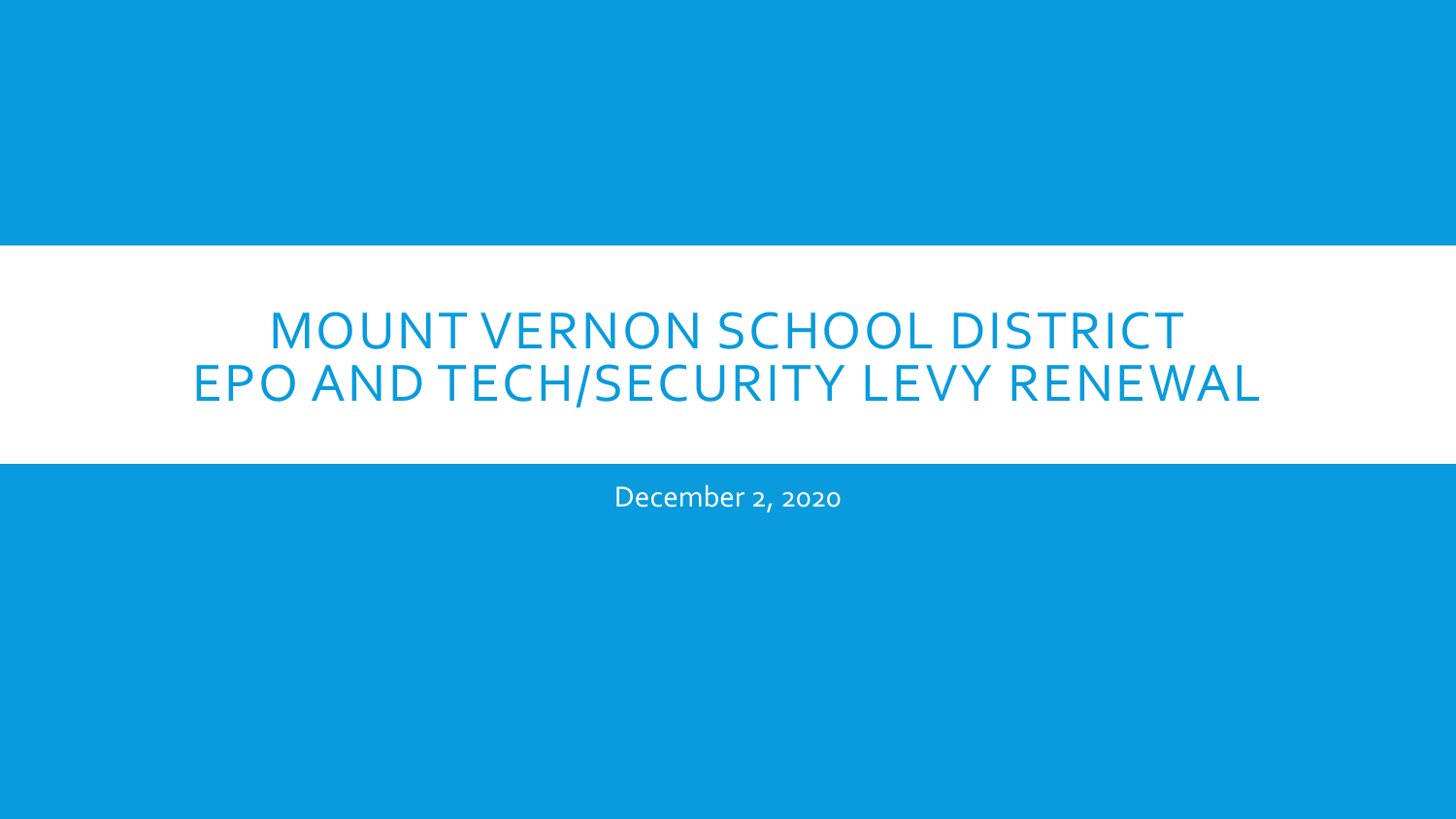# EDUCATIONAL PROGRAMS AND OPERATIONS LEVY RENEWAL

- Current levy expires December 31, 2021 (\$11,882,329)
- Election date for renewal proposition February 9, 2021
- Length 3 years
- Renewal amounts
	- $-2022 43,593,622$
	- $-2023 414,953,028$
	- $-2024 15,448,331$
- Renewal tax rate
	- \$2.50 per \$1,000 of assessed value
	- \$2.50 per \$1,000 of assessed value
	- \$2.50 per \$1,000 of assessed value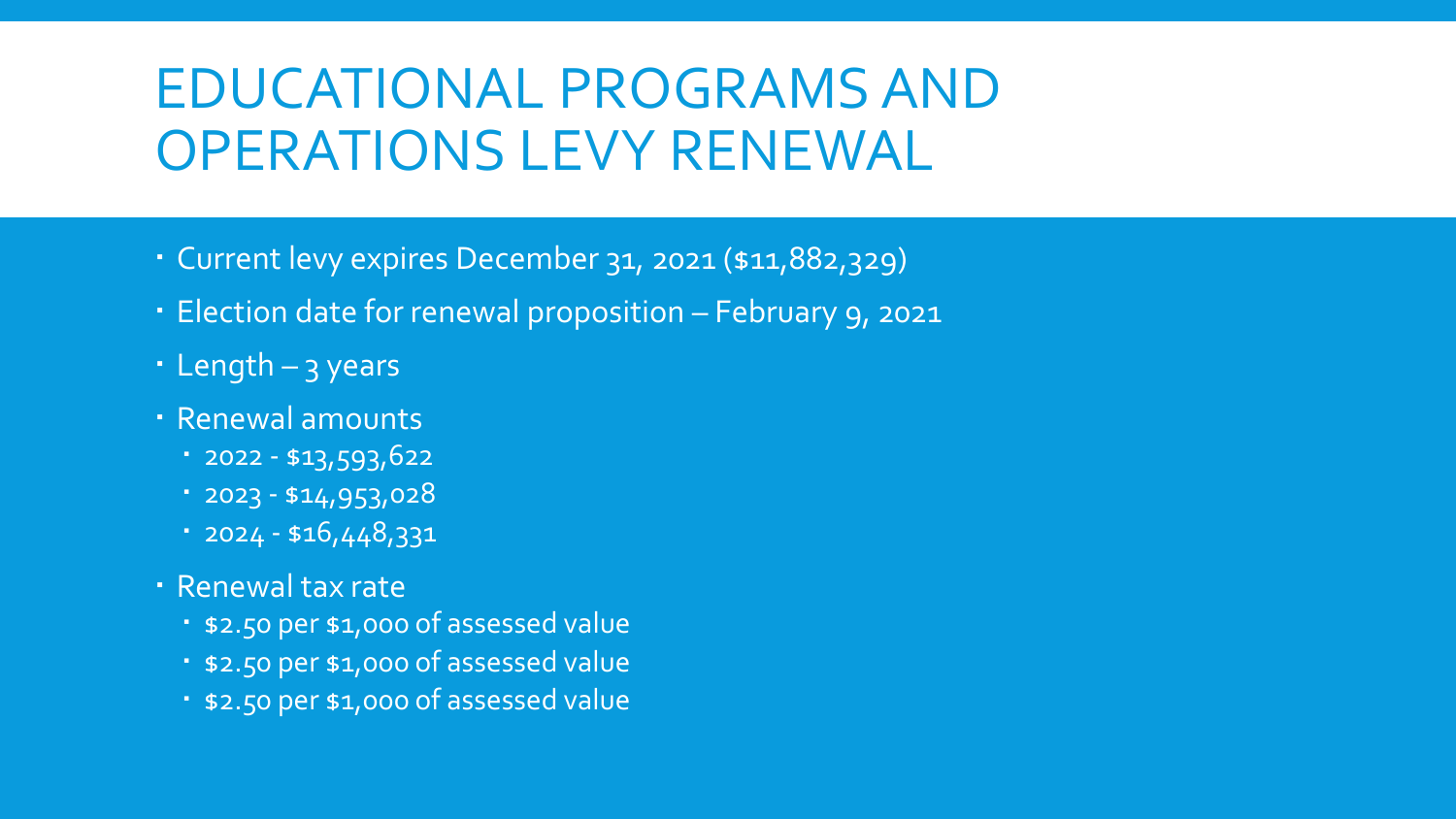# EDUCATIONAL PROGRAMS AND OPERATIONS – USE OF NEW FUNDS

#### Professional Development

- Racial Equity and Multi-Tiered Systems of Support
- Curriculum
	- · Secondary
	- Social Emotional Learning
- Support for student interventions and accelerations
	- Academic, Social Emotional, Behavioral
- Expand Transitional Kindergarten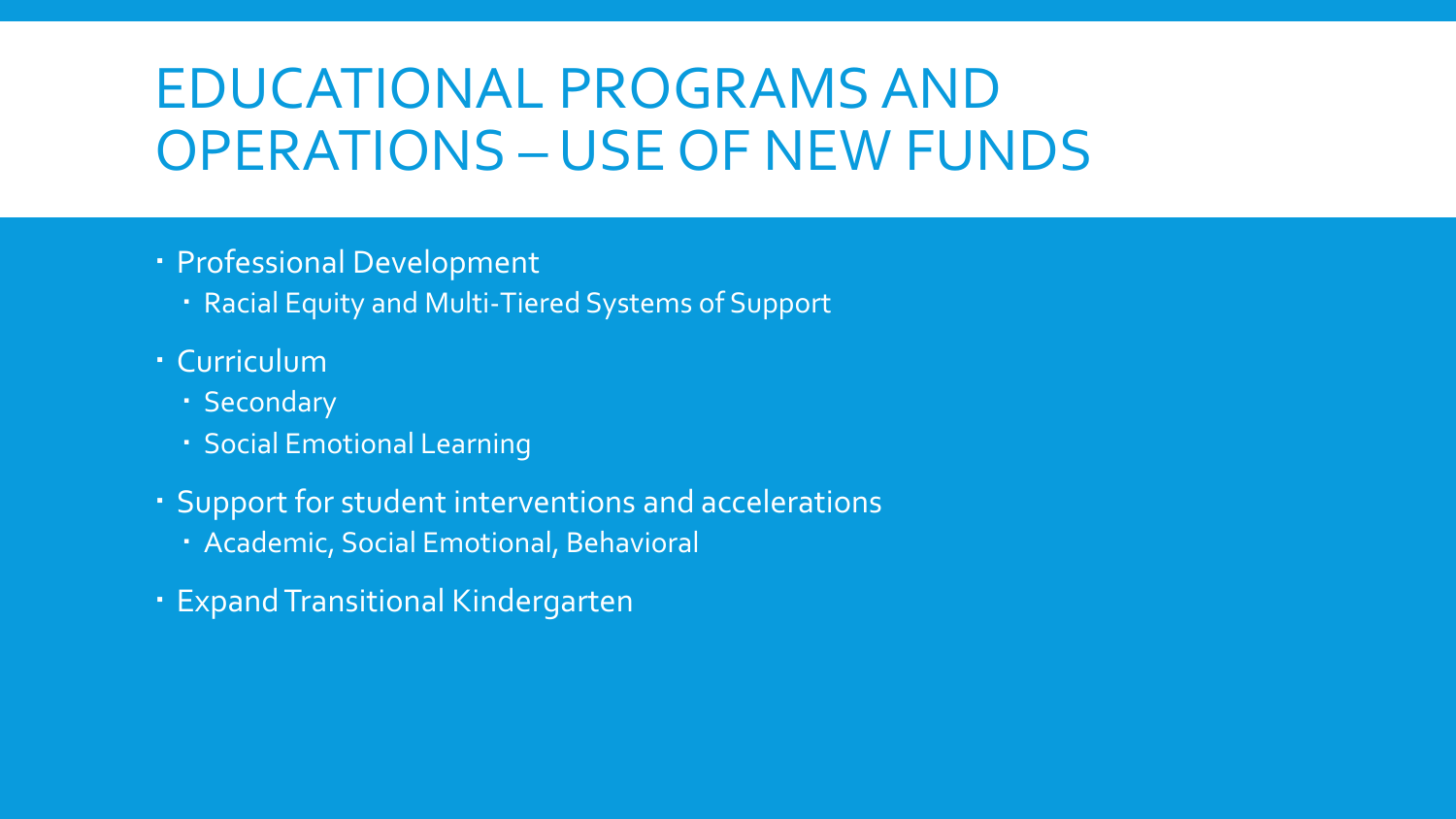# TECHNOLOGY AND SECURITY LEVY RENEWAL

- Current levy expires December 31, 2021 (\$4,788,220)
- Election date for renewal proposition February 9, 2021
- Length 3 years
- Renewal amounts
	- $-2022 $5,173,000$
	- $12023 $5,173,000$
	- $-2024 $5,173,000$
- Renewal tax rates
	- 2022 \$.95 per \$1,000 of assessed value
	- 2023 \$.86 per \$1,000 of assessed value
	- 2024 \$.79 per \$1,000 of assessed value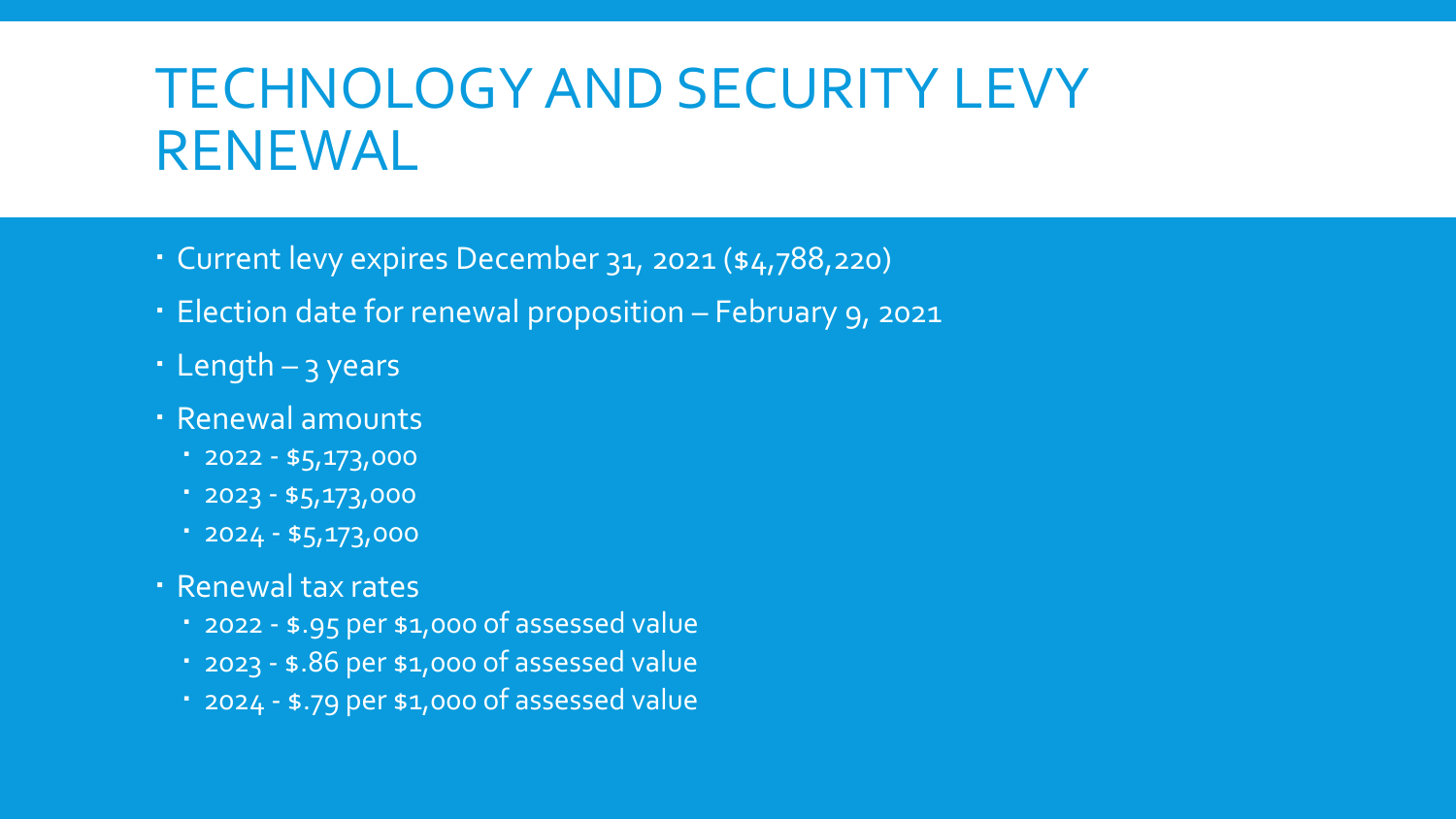# TECHNOLOGY AND SECURITY LEVY – USE OF NEW FUNDS

- Software and Curriculum Licensing
- **· Security upgrades** 
	- Additional security cameras
	- Access Controls
	- Required points of entry